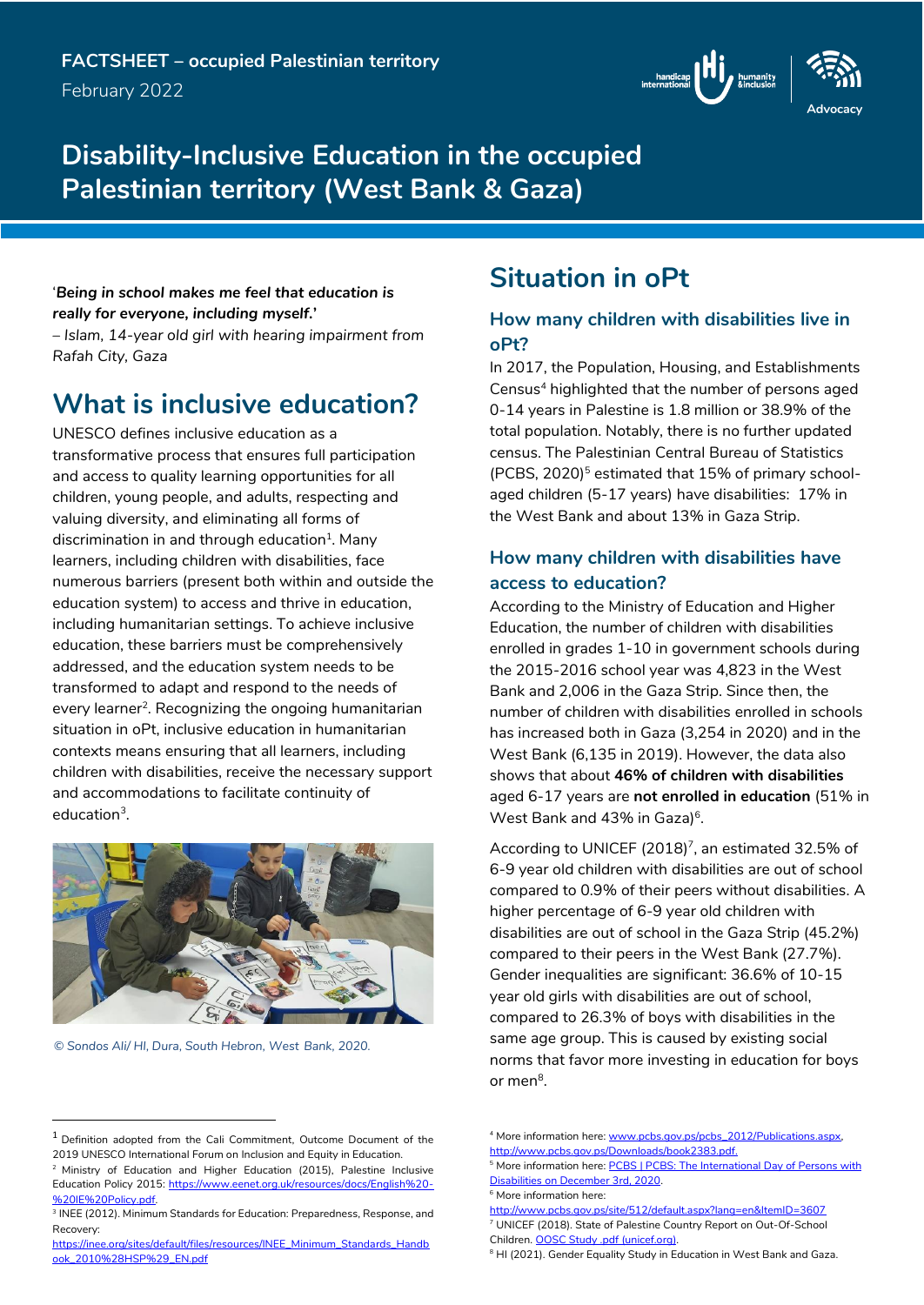Estimates about the number of children with disabilities and the need of education vary significantly, depending on the sources. According to the Humanitarian Needs Overview (HNO, 2022)<sup>9</sup>, 74% of children in Gaza and 26% in the West Bank are in need of education. HNO only identified 13,398 children in need of education as having disabilities. This number represents 0.02 % of the overall number of children in need. Humanity & Inclusion (HI, 2021) emphasizes that it does not reflect the actual number of children with disabilities. Therefore, HI utilizes the 15% estimate provided by the Palestinian Central Bureau of Statistics (PCBS, 2020) to determine the number of children with disabilities in need of education (to be around 83,400).



*© Humanity & Inclusion, Gaza City, occupied Palestinian territory /2020.*

**What barriers restrict children with disabilities' access to education**<sup>10</sup>?

In its 2021-2022 Recovery and Protection Priorities, the Ministry of Education and Higher Education stresses the negative impacts of the ongoing humanitarian situation in oPt on the education of children with and without disabilities. In this document, the causes are identified in the continued Israeli occupation/settlement in West Bank (with perpetuated attacks on schools and violations against education), the 15-year old Israeli blockade/siege in Gaza, and the COVID-19 pandemic. This resulted in poor learning environments and significant capacity gaps in school $based$  psychosocial support $11$ . In addition, according to the 2021 Multi-Sectoral Needs Analysis (MSNA) $^{12}$ , children with disabilities face a higher dropout risk due to gaps in adapted facilities and assistive devices at schools, inadequate transportation means, and limited staff capacity to accommodate their needs. The distance learning platforms to facilitate continuity of learning amid the COVID-19 pandemic lack accessibility features for children with disabilities to access and learn. Indeed, 61% of the households reported that their children with disabilities face challenges in accessing education services (45% in West Bank and 71% in Gaza), while 19% reported no enrollment whatsoever in school<sup>13</sup>.

**Gender-Based Violence (GBV) and harmful cultural beliefs** negatively affect the access of children with disabilities to school. For example, in a study conducted by HI in oPt, 70% of the interviewed parents are concerned that girls and boys with disabilities are more exposed to sexual abuse when away from home. As a result, parents decide not to send their children with disabilities to school. Furthermore, 50% of parents surveyed expressed that they would be ready to marry off their daughter with

## **Disability-inclusive education policies in oPt**

As a signatory to the UN Convention on the Rights of Persons with Disabilities (CRPD), the oPt commits to promoting disability-inclusive education (Article 24). Its commitment has been translated into a number of national policy documents such as the:

- **Law on the Rights of Persons with Disabilities Act of 1994, Article 10:**
	- Ensures that persons with disabilities benefit from equal opportunities for enrollment in pedagogic and education institutions including universities
- **5-Year Strategy for Inclusive Education of 2017:**
	- Envisions a safe, inclusive and equitable enrolment in the education sector at all levels of the system.

 $\overline{a}$ 

<sup>10</sup>Information here are summary of the findings of HI Palestine's Study on Gender Equality in Education in Palestine published in April 2021. However, some information were taken from other sources as part of an internal desk review process, including data collected from the current inclusive education project of HI in Palestine.

<sup>11</sup> OCHA (2021). Humanitarian Response Plan 2022.

[https://www.ochaopt.org/content/humanitarian-response-plan-2022.](https://www.ochaopt.org/content/humanitarian-response-plan-2022) <sup>12</sup> More information here: 2021 Multi Sector Needs [Assessment](https://reliefweb.int/report/occupied-palestinian-territory/2021-multi-sector-needs-assessment-msna-research-terms) (MSNA): OPT2101, Version 1 - June 2021 - occupied [Palestinian](https://reliefweb.int/report/occupied-palestinian-territory/2021-multi-sector-needs-assessment-msna-research-terms) territory | ReliefWeb  $13$  Ibid

<sup>&</sup>lt;sup>9</sup> More information here: [https://www.ochaopt.org/content/humanitarian](https://www.ochaopt.org/content/humanitarian-needs-overview-2022)[needs-overview-2022.](https://www.ochaopt.org/content/humanitarian-needs-overview-2022)